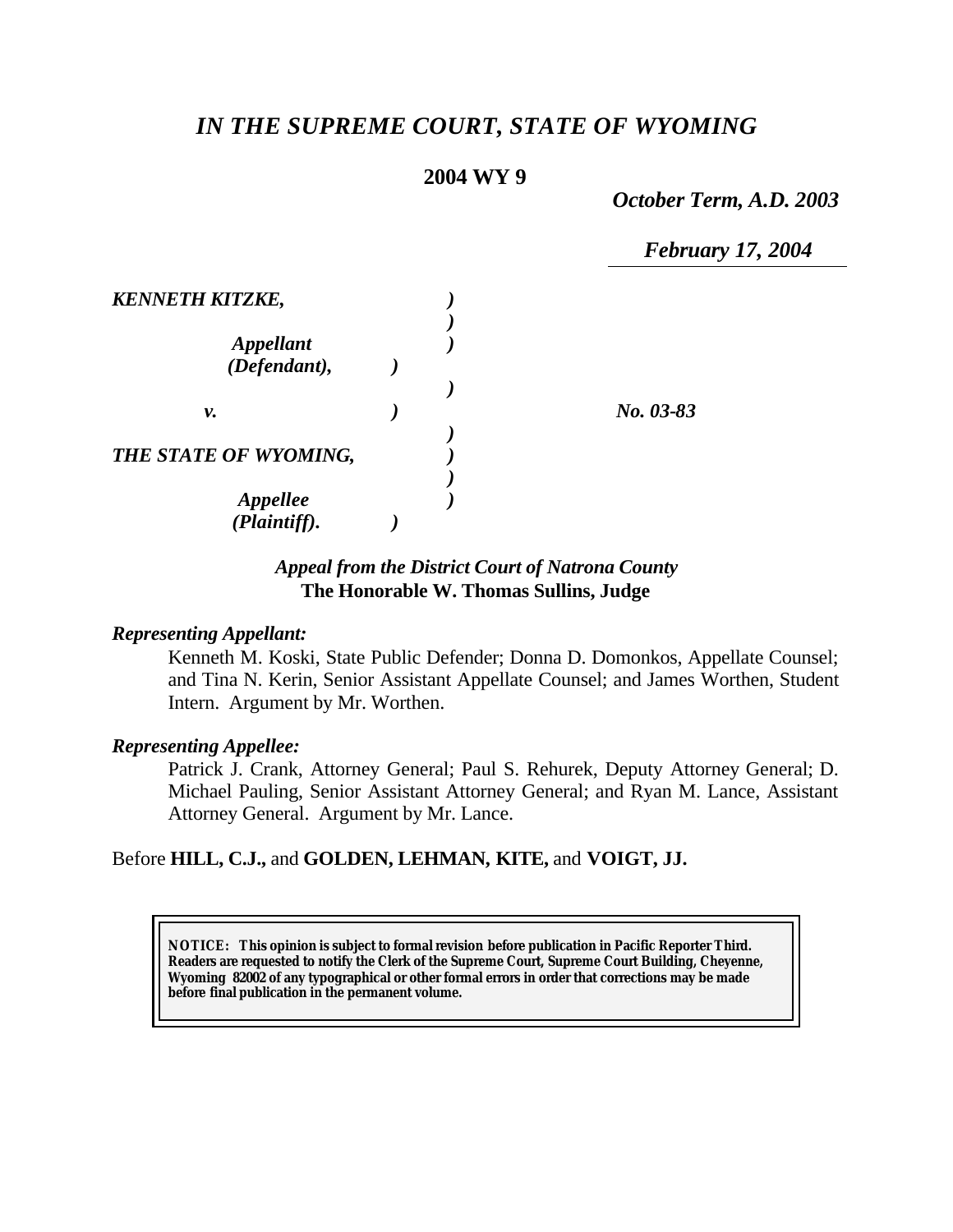### **LEHMAN, Justice.**

l

[¶1] This is an appeal from an order of the district court denying appellant Kenneth Ray Kitzke's motion for credit for time served. The solitary issue raised in this appeal is whether the district court abused its discretion in denying the motion. We affirm.

#### *FACTS*

[¶2] On February 28, 2000, Kitzke was sentenced to 51 months in prison in the state of Washington for the unlawful manufacture of a controlled substance, marijuana. On May 31, 2000, pursuant to the Interstate Agreement on Detainers, proceedings were initiated to transfer Kitzke from Washington to Wyoming to stand trial on seven alleged drug violations. Pursuant to a plea agreement, Kitzke then pled guilty to one count of possession of marijuana and was sentenced to a term of not less than 96 months nor more than 120 months in the Wyoming State Penitentiary. This sentence was ordered to be served consecutively to any sentence Kitzke was presently serving in Washington.<sup>1</sup>

[¶3] Subsequently Kitzke was returned to Washington to serve his pending sentence in that state. On July 29, 2002, Kitzke's Washington sentence was reduced from 51 months to 8 months, apparently because several of Kitzke's prior convictions originally used to calculate his Washington sentence were "washed." In addition, the Washington court noted that Kitzke's 8-month sentence had "already been served." Evidently, on August 11, 2002, Kitzke was then transported to Wyoming to begin serving his Wyoming sentence.

[¶4] On October 7, 2002, Kitzke filed his Motion for Credit for Time Served. Therein Kitzke sought credit for the time he served in Washington in excess of 8 months. After hearing, the district court denied such motion. This appeal followed.

## *STANDARD OF REVIEW*

[¶5] A motion for credit for time served is subject to the sound discretion of the sentencing court. *Halbleib v. State*, 7 P.3d 45, 47 (Wyo. 2000). We have a well-established standard for analyzing claims for abuse of discretion:

> Judicial discretion is a composite of many things, among which are conclusions drawn from objective criteria; it means exercising sound judgment with regard to what is right under the circumstances and without doing so arbitrarily or capriciously.

<sup>1</sup> Kitzke previously raised on appeal claims of ineffective assistance of counsel regarding his original plea and sentence. *See Kitzke v. State*, 2002 WY 147, 55 P.3d 696 (Wyo. 2002).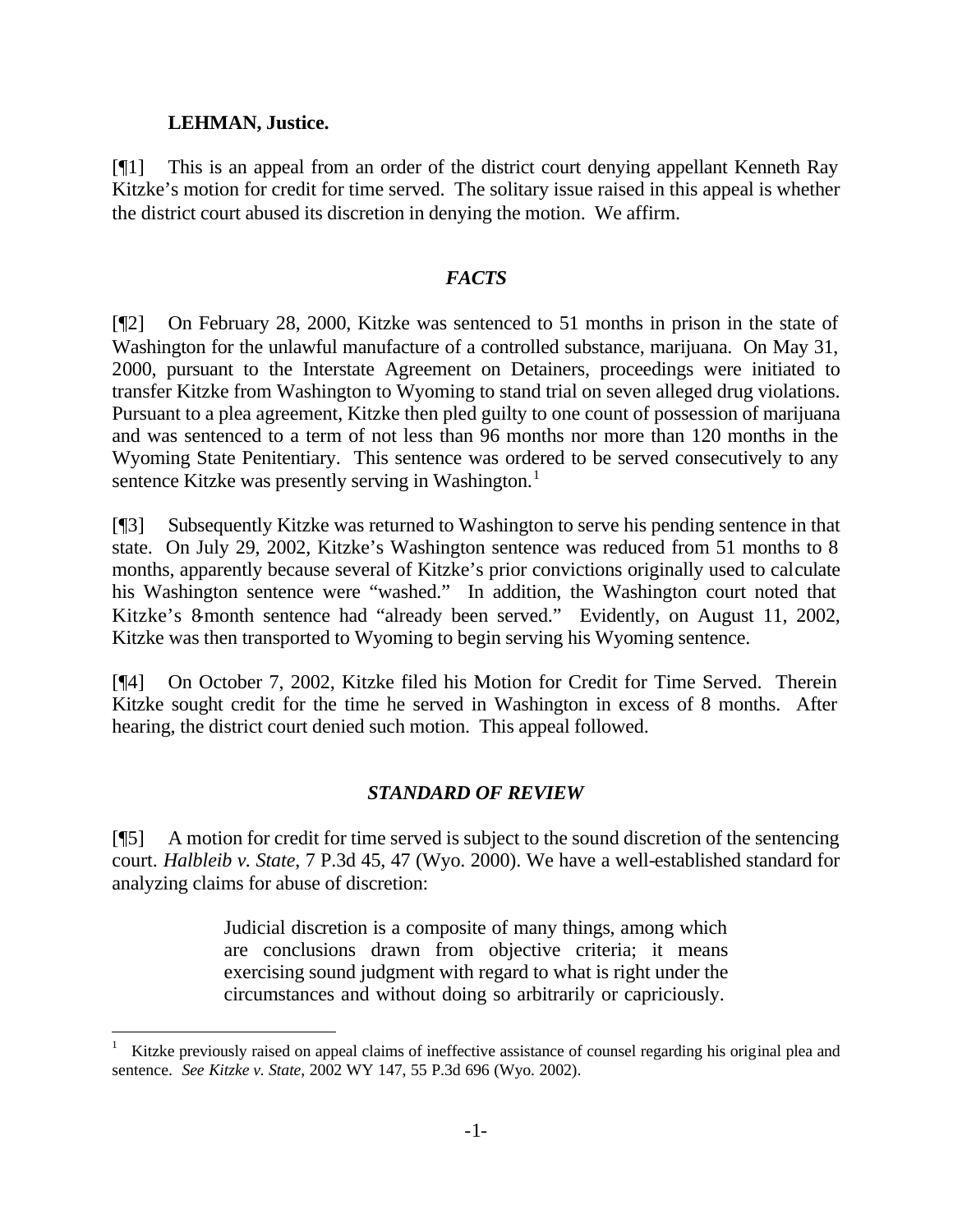[*Griswold v. State*, 2001 WY 14, ¶7, 17 P.3d 728, ¶7 (Wyo. 2001)]. "In the absence of an abuse of discretion, we will not disturb the trial court's determination." *Id.* The burden is on the defendant to establish such abuse. *Trujillo* [*v. State*], 2 P.3d [567] at 571 [(Wyo. 2000)].

*Huff v. State*, 2003 WY 63, ¶8, 69 P.3d 400, ¶8 (Wyo. 2003) (quoting *Skinner v. State*, 2001 WY 102, 125, 33 P.3d 758, 125 (Wyo. 2001)).

#### *DISCUSSION*

[¶6] Kitzke argues that the district court abused its discretion by denying credit for the extra 762 days he served in Washington. According to Kitzke, it is apparent that this situation was caused because the district court's judgment and sentence did not specify the time to be served in Washington, a lack of communication between Washington and Wyoming, and Washington's computation error on his Washington sentence. Therefore, since none of these causes can be personally attributed to Kitzke, he asserts that he should be given credit for this "dead time" on his Wyoming sentence. Additionally, Kitzke contends that because his return to Wyoming was not conducted pursuant to any statutorily mandated method, but instead the "comity" between the states, he should not be forced to bear the burden of the mistake of the sovereigns, Washington and Wyoming. Hence, Kitzke proffers that the rule of lenity should be applied.

[¶7] In response, the State argues that Kitzke's motion was properly denied by the district court given the fact that Kitzke did not meet the requisite burden of proof because he submitted only hearsay and unauthenticated documents in support of his motion. Additionally, the State contends that under Wyoming law the district court is not required to credit Kitzke's sentence under the circumstances. Finally, the State asserts that Kitzke's position rests on the notion that Wyoming was obliged to exercise powers in Washington which it did not possess, that Wyoming had nothing to do with the miscalculation of Kitzke's Washington sentence, and requiring the district court to reduce Kitzke's Wyoming sentence would be wholly unreasonable.

[¶8] Review of the record on appeal discloses that the district court had valid concerns regarding the reliability of the evidence submitted by Kitzke in support of his motion. The Washington amended warrant of commitment simply stated that Kitzke's sentence in Washington for the unlawful manufacture of marijuana had been reduced to a term of 8 months which had "already been served." This document provided no information that would have allowed the district court to arrive at the amount of credit Kitzke was requesting. Similarly, the Washington amended judgment and sentence indicated that several prior convictions used to determine Kitzke's original Washington sentence were "washed," but gave no thorough explanation for the sentence reduction. The Washington court documents were not in any way verified, certified, or authenticated. Instead, these documents were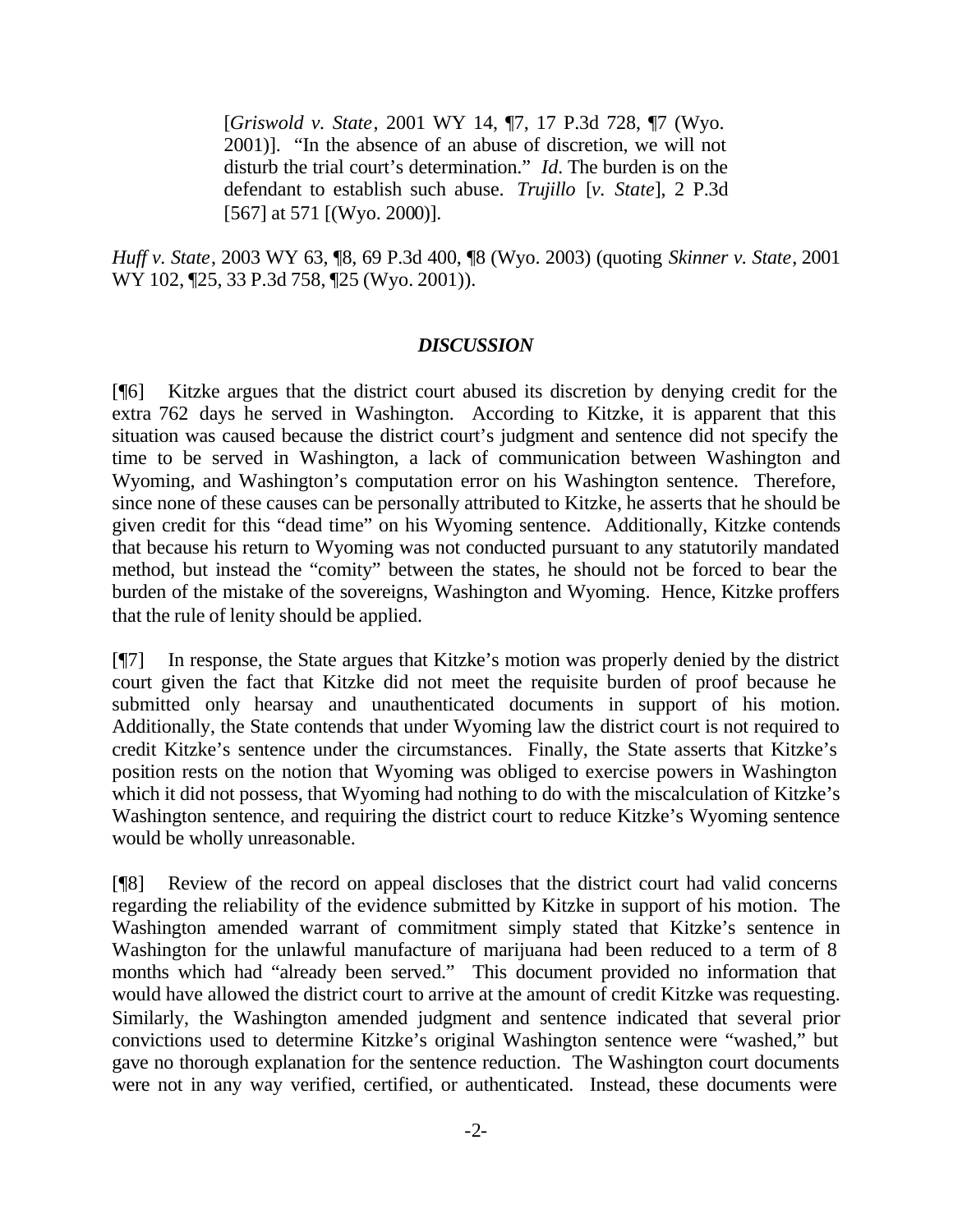merely supported by a letter of a Washington attorney, which clearly constituted hearsay. Finally, nothing was presented by Kitzke in support of his motion from the Washington Department of Corrections that established that Kitzke had been held for 762 days too long on his Washington sentence. Thus, we find that Kitzke failed to present sufficient proof to establish that he was entitled to credit for time served.

[¶9] Moreover, and perhaps more significantly, Wyoming law does not require credit for time served under the circumstances in this case. In *Jennings v. State*, 4 P.3d 915, 923 (Wyo. 2000), we held that in relation to presentence confinement, a defendant was entitled to credit against a particular sentence only if that confinement was due to the failure to post bond on the charges for which that sentence was imposed and that there was no entitlement to credit for presentence confinement that would continue despite the ability to post bond on such charges. We stated:

> Under Wyoming law, as established in these cases, Jennings is entitled to credit for presentence time served in the state of Washington if he was being held solely because of his financial inability to post bond on the Wyoming escape charge. He is not entitled to credit for time served if he would have remained in custody regardless of his ability to post bond on the Wyoming escape charge.

> Looking first to Jennings' claim that he is entitled to credit from October 3, 1995, we find nothing in the record to indicate that his confinement in Washington as of that date was in any way related to the Wyoming escape charge. The document which Jennings cites as support for his claim, the King County booking sheet, indicates that Jennings was arrested in the state of Washington on October 3, 1995, on charges unrelated to the Wyoming escape charge. In fact, the booking sheet makes no reference to Wyoming in any respect. The presentence investigation report confirms that Jennings was charged with burglary in Seattle, Washington, on October 3, 1995, an offense wholly unrelated to the escape charge in Wyoming. Because from the record before us it appears that Jennings' confinement in Washington beginning on October 3, 1995, was not for the charge of escape, we conclude that he is not entitled to credit on his escape sentence from that date.

[¶10] We clarified our holding in *Jennings* in relationship to postsentence confinement in *Halbleib*, 7 P.3d 45. In that case, this court held that a defendant was entitled to credit against a particular sentence if: (1) the reason for presentence confinement was his failure to post bond on the charges to which the sentence pertained; (2) postsentencing confinement was ordered as a condition of probation granted in relation to these charges and an escape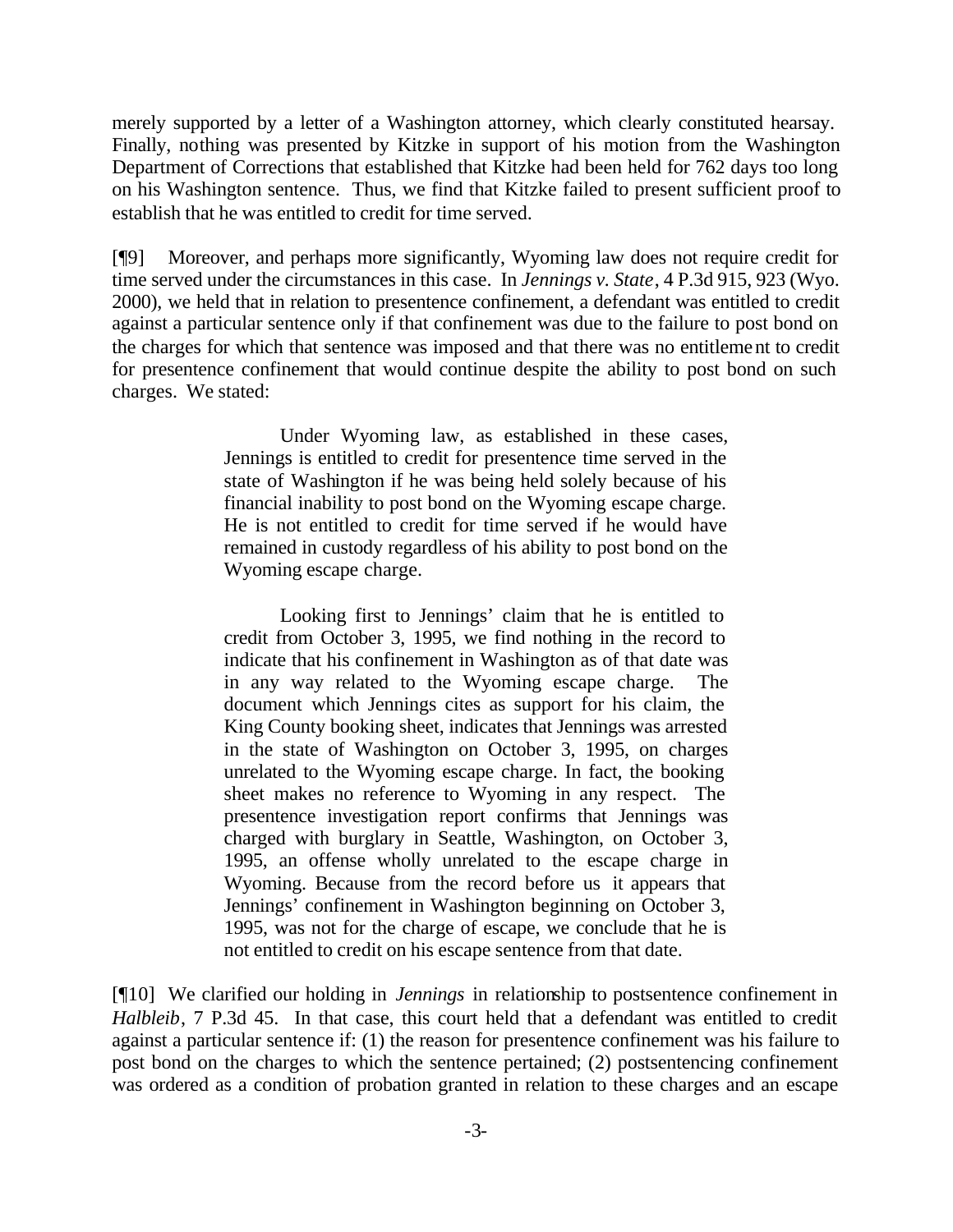charge would lie for leaving that confinement without authorization; or (3) time had been served on those underlying charges, following the revocation of probation and prior to reinstatement of that probation. Thus, a defendant is not entitled to credit against a particular sentence if the confinement for which he seeks credit is attributable to something other than the charges for which that sentence was imposed.

[¶11] Both before and after the imposition of his Wyoming sentence, Kitzke was incarcerated by the state of Washington on his Washington sentence, which remained in effect until altered by the state of Washington. That confinement cannot in any way be attributed to the Wyoming sentence for which Kitzke seeks credit. Kitzke would have continued to serve his Washington sentence until it was modified regardless of the existence of his Wyoming sentence. Accordingly, applying our holdings in *Jennings* and *Halbleib*, the district court was not required to credit the Wyoming sentence because the confinement for which he seeks credit is purely attributable to the miscalculation of his Washington sentence by the state of Washington. That period of confinement has absolutely nothing to do with his imposed Wyoming sentence.

[¶12] Finally, Kitzke argues that we should adopt language found in a Massachusetts case. Kitkze contends that case sets forth a bright-line rule of law that, as a matter of fundamental fairness, a prisoner is entitled to credit for time served under an erroneous conviction when the prisoner would otherwise face dead time and where such an award would not clearly result in double credit nor allow the prisoner to "bank time" against future offenses. *See Gardner v. Commissioner of Correction*, 775 N.E.2d 426 (Mass.App. 2002) (discussing *Manning v. Superintendent, Mass. Correctional Inst., Norfolk*, 361 N.E.2d 1299 (Mass. 1977) and *Brown v. Commissioner of Correction*, 147 N.E.2d 782 (Mass. 1958)).

[¶13] Initially, we note that this argument is raised by Kitzke for the first time on appeal. This court has long held that issues not brought before the district court may not be reviewed by this court upon first impression on appeal. "We 'strongly adhere to the rule forbidding us to "consider for the first time on appeal issues that were neither raised in, nor argued to, the trial court," except for those issues which are jurisdictional or are fundamental in nature.'" *Donaghy v. Board of Adjustment of City of Green River*, 2002 WY 150, ¶11, 55 P.3d 707, ¶11 (Wyo. 2002) (quoting *Bredthauer v. TSP*, 864 P.2d 442, 446 (Wyo. 1993) and *Oatts v. Jorgenson*, 821 P.2d 108, 111 (Wyo. 1991)). We will not abrogate this rule now. In any event, even if the statements found in *Gardner* stand for the rule of law proffered by Kitzke,<sup>2</sup> we reject any such holding as it is in direct opposition to established Wyoming law and our own expressed reasoning in this case.

## *CONCLUSION*

l

<sup>&</sup>lt;sup>2</sup> It should be noted that the court in *Gardner* ultimately held that because his Massachusetts sentences did not commence as a result of the 1992 reversal of his Rhode Island sentence, Gardner was not entitled to the relief sought.